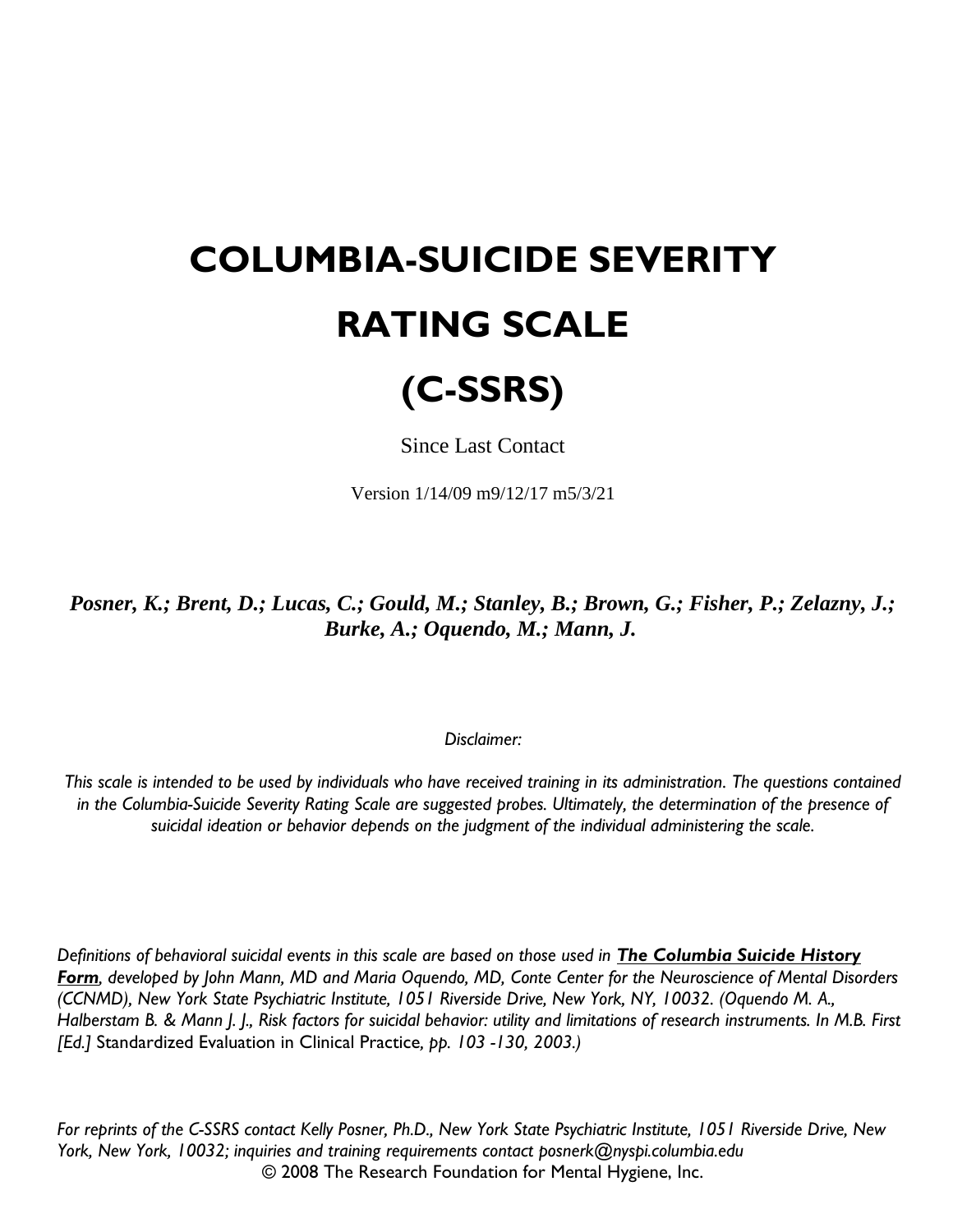| <b>SUICIDAL IDEATION</b>                                                                                                                                                                                                                                                                                                                                                                                                                                                                                                                                                                                |                                                                                                                                                                                    |                       |                       |  |
|---------------------------------------------------------------------------------------------------------------------------------------------------------------------------------------------------------------------------------------------------------------------------------------------------------------------------------------------------------------------------------------------------------------------------------------------------------------------------------------------------------------------------------------------------------------------------------------------------------|------------------------------------------------------------------------------------------------------------------------------------------------------------------------------------|-----------------------|-----------------------|--|
| Ask questions 1 and 2. If both are negative, proceed to "Suicidal Behavior" section. If the answer to question 2 is "yes",<br>ask questions 3, 4 and 5. If the answer to question 1 and/or 2 is "yes", complete "Intensity of Ideation" section below.                                                                                                                                                                                                                                                                                                                                                  |                                                                                                                                                                                    |                       | Since Last<br>Contact |  |
| 1. Wish to be Dead                                                                                                                                                                                                                                                                                                                                                                                                                                                                                                                                                                                      |                                                                                                                                                                                    |                       |                       |  |
| Subject endorses thoughts about a wish to be dead or not alive anymore, or wish to fall asleep and not wake up.<br>Have you wished you were dead or wished you could go to sleep and not wake up?                                                                                                                                                                                                                                                                                                                                                                                                       |                                                                                                                                                                                    |                       | N <sub>0</sub>        |  |
|                                                                                                                                                                                                                                                                                                                                                                                                                                                                                                                                                                                                         |                                                                                                                                                                                    |                       | $\mathsf{L}$          |  |
| If yes, describe:                                                                                                                                                                                                                                                                                                                                                                                                                                                                                                                                                                                       |                                                                                                                                                                                    |                       |                       |  |
| 2. Non-Specific Active Suicidal Thoughts                                                                                                                                                                                                                                                                                                                                                                                                                                                                                                                                                                |                                                                                                                                                                                    |                       |                       |  |
| General, non-specific thoughts of wanting to end one's life/die by suicide (e.g., "I've thought about killing myself") without thoughts of ways to kill                                                                                                                                                                                                                                                                                                                                                                                                                                                 |                                                                                                                                                                                    |                       |                       |  |
| oneself/associated methods, intent, or plan during the assessment period.<br>Have you actually had any thoughts of killing yourself?                                                                                                                                                                                                                                                                                                                                                                                                                                                                    |                                                                                                                                                                                    |                       | No                    |  |
|                                                                                                                                                                                                                                                                                                                                                                                                                                                                                                                                                                                                         |                                                                                                                                                                                    |                       | $\Box$                |  |
| If yes, describe:                                                                                                                                                                                                                                                                                                                                                                                                                                                                                                                                                                                       |                                                                                                                                                                                    |                       |                       |  |
| 3. Active Suicidal Ideation with Any Methods (Not Plan) without Intent to Act<br>Subject endorses thoughts of suicide and has thought of at least one method during the assessment period. This is different than a specific plan with time,<br>place or method details worked out (e.g., thought of method to kill self but not a specific plan). Includes person who would say, "I thought about taking an<br>overdose but I never made a specific plan as to when, where or how I would actually do it and I would never go through with it."<br>Have you been thinking about how you might do this? |                                                                                                                                                                                    |                       | No<br>□               |  |
| If yes, describe:                                                                                                                                                                                                                                                                                                                                                                                                                                                                                                                                                                                       |                                                                                                                                                                                    |                       |                       |  |
| 4. Active Suicidal Ideation with Some Intent to Act, without Specific Plan                                                                                                                                                                                                                                                                                                                                                                                                                                                                                                                              |                                                                                                                                                                                    |                       |                       |  |
| Active suicidal thoughts of killing oneself and subject reports having some intent to act on such thoughts, as opposed to "I have the thoughts but I<br>definitely will not do anything about them."<br>Have you had these thoughts and had some intention of acting on them?                                                                                                                                                                                                                                                                                                                           |                                                                                                                                                                                    |                       | No<br>П               |  |
| If yes, describe:                                                                                                                                                                                                                                                                                                                                                                                                                                                                                                                                                                                       |                                                                                                                                                                                    |                       |                       |  |
| 5. Active Suicidal Ideation with Specific Plan and Intent<br>Thoughts of killing oneself with details of plan fully or partially worked out and subject has some intent to carry it out.<br>Have you started to work out or worked out the details of how to kill yourself? Did you intend to carry out this plan?                                                                                                                                                                                                                                                                                      |                                                                                                                                                                                    | Yes<br>$\mathbb{Z}^2$ | No<br>$\Box$          |  |
| If yes, describe:                                                                                                                                                                                                                                                                                                                                                                                                                                                                                                                                                                                       |                                                                                                                                                                                    |                       |                       |  |
| <b>INTENSITY OF IDEATION</b>                                                                                                                                                                                                                                                                                                                                                                                                                                                                                                                                                                            |                                                                                                                                                                                    |                       |                       |  |
|                                                                                                                                                                                                                                                                                                                                                                                                                                                                                                                                                                                                         |                                                                                                                                                                                    |                       |                       |  |
| The following features should be rated with respect to the most severe type of ideation (i.e., 1-5 from above, with 1 being the least severe<br>and 5 being the most severe).                                                                                                                                                                                                                                                                                                                                                                                                                           |                                                                                                                                                                                    |                       | Most                  |  |
| <b>Most Severe Ideation:</b>                                                                                                                                                                                                                                                                                                                                                                                                                                                                                                                                                                            |                                                                                                                                                                                    | Severe                |                       |  |
| Type # $(1-5)$                                                                                                                                                                                                                                                                                                                                                                                                                                                                                                                                                                                          | <b>Description of Ideation</b>                                                                                                                                                     |                       |                       |  |
| <b>Frequency</b><br>How many times have you had these thoughts?<br>(1) Less than once a week (2) Once a week (3) 2-5 times in week (4) Daily or almost daily (5) Many times each day                                                                                                                                                                                                                                                                                                                                                                                                                    |                                                                                                                                                                                    |                       |                       |  |
| <b>Duration</b>                                                                                                                                                                                                                                                                                                                                                                                                                                                                                                                                                                                         |                                                                                                                                                                                    |                       |                       |  |
| When you have the thoughts, how long do they last?<br>(1) Fleeting - few seconds or minutes                                                                                                                                                                                                                                                                                                                                                                                                                                                                                                             | $(4)$ 4-8 hours/most of day                                                                                                                                                        |                       |                       |  |
| (2) Less than 1 hour/some of the time                                                                                                                                                                                                                                                                                                                                                                                                                                                                                                                                                                   | (5) More than 8 hours/persistent or continuous                                                                                                                                     |                       |                       |  |
| $(3)$ 1-4 hours/a lot of time                                                                                                                                                                                                                                                                                                                                                                                                                                                                                                                                                                           |                                                                                                                                                                                    |                       |                       |  |
| Controllability                                                                                                                                                                                                                                                                                                                                                                                                                                                                                                                                                                                         |                                                                                                                                                                                    |                       |                       |  |
| Could/can you stop thinking about killing yourself or wanting to die if you want to?<br>(1) Easily able to control thoughts                                                                                                                                                                                                                                                                                                                                                                                                                                                                             | (4) Can control thoughts with a lot of difficulty                                                                                                                                  |                       |                       |  |
| (2) Can control thoughts with little difficulty                                                                                                                                                                                                                                                                                                                                                                                                                                                                                                                                                         | (5) Unable to control thoughts                                                                                                                                                     |                       |                       |  |
| (3) Can control thoughts with some difficulty                                                                                                                                                                                                                                                                                                                                                                                                                                                                                                                                                           | (0) Does not attempt to control thoughts                                                                                                                                           |                       |                       |  |
| <b>Deterrents</b>                                                                                                                                                                                                                                                                                                                                                                                                                                                                                                                                                                                       |                                                                                                                                                                                    |                       |                       |  |
|                                                                                                                                                                                                                                                                                                                                                                                                                                                                                                                                                                                                         | Are there things - anyone or anything (e.g., family, religion, pain of death) - that stopped you from wanting to die or acting on                                                  |                       |                       |  |
| thoughts of suicide?<br>(1) Deterrents definitely stopped you from attempting suicide                                                                                                                                                                                                                                                                                                                                                                                                                                                                                                                   | (4) Deterrents most likely did not stop you                                                                                                                                        |                       |                       |  |
| (2) Deterrents probably stopped you                                                                                                                                                                                                                                                                                                                                                                                                                                                                                                                                                                     | (5) Deterrents definitely did not stop you                                                                                                                                         |                       |                       |  |
| (3) Uncertain that deterrents stopped you                                                                                                                                                                                                                                                                                                                                                                                                                                                                                                                                                               | $(0)$ Does not apply                                                                                                                                                               |                       |                       |  |
| <b>Reasons for Ideation</b><br>What sort of reasons did you have for thinking about wanting to die or killing yourself? Was it to end the pain or stop the way<br>you were feeling (in other words you couldn't go on living with this pain or how you were feeling) or was it to get attention,<br>revenge or a reaction from others? Or both?                                                                                                                                                                                                                                                         |                                                                                                                                                                                    |                       |                       |  |
| (1) Completely to get attention, revenge or a reaction from others                                                                                                                                                                                                                                                                                                                                                                                                                                                                                                                                      | (4) Mostly to end or stop the pain (you couldn't go on                                                                                                                             |                       |                       |  |
| (2) Mostly to get attention, revenge or a reaction from others<br>(3) Equally to get attention, revenge or a reaction from others<br>and to end/stop the pain                                                                                                                                                                                                                                                                                                                                                                                                                                           | living with the pain or how you were feeling)<br>(5) Completely to end or stop the pain (you couldn't go on<br>living with the pain or how you were feeling)<br>(0) Does not apply |                       |                       |  |